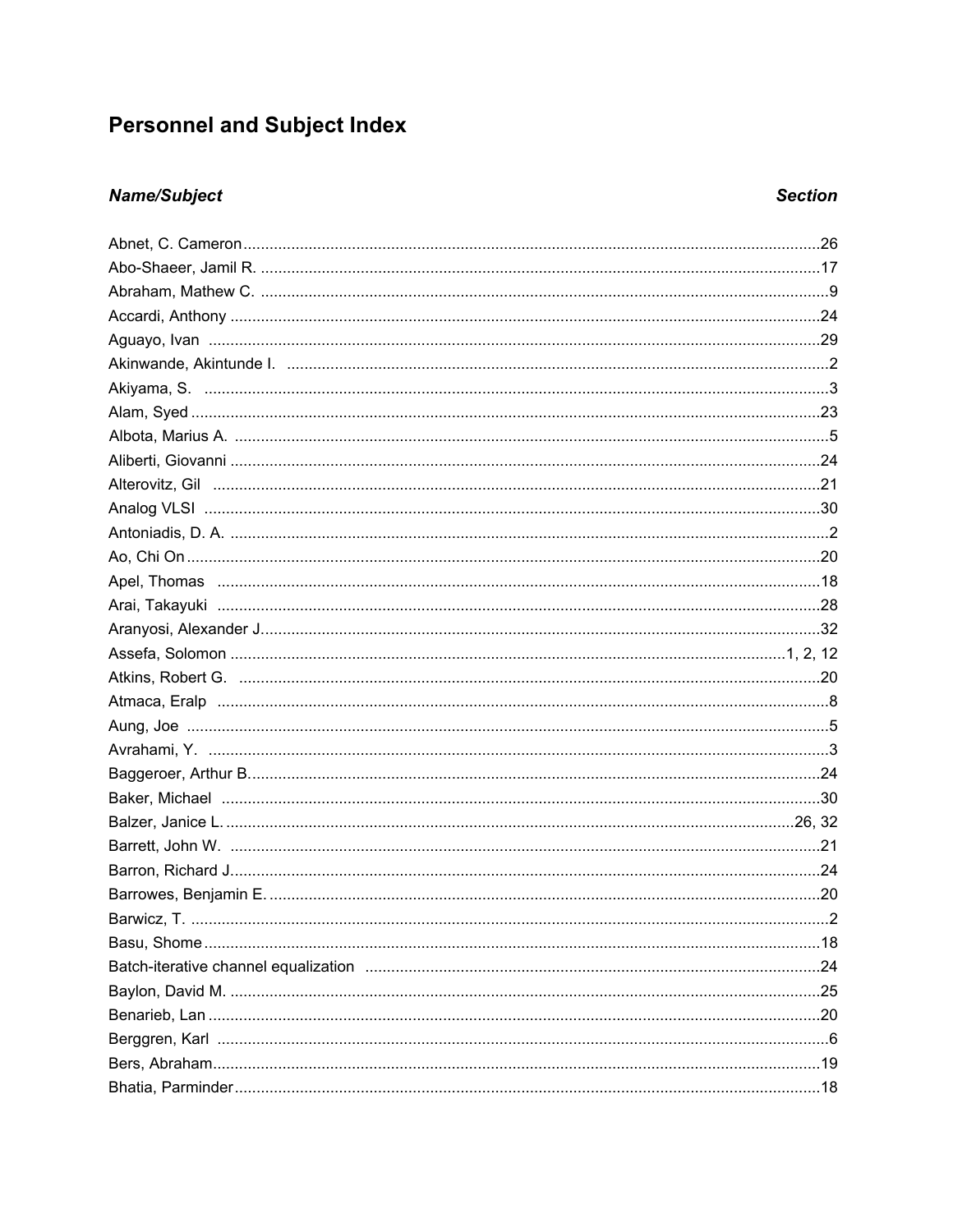| Binaural hearing members and the control of the control of the control of the control of the control of the control of the control of the control of the control of the control of the control of the control of the control o |  |
|--------------------------------------------------------------------------------------------------------------------------------------------------------------------------------------------------------------------------------|--|
|                                                                                                                                                                                                                                |  |
|                                                                                                                                                                                                                                |  |
| Biologically inspired measurements are constructed as a series of the series of the series of the series of th                                                                                                                 |  |
|                                                                                                                                                                                                                                |  |
|                                                                                                                                                                                                                                |  |
|                                                                                                                                                                                                                                |  |
|                                                                                                                                                                                                                                |  |
|                                                                                                                                                                                                                                |  |
|                                                                                                                                                                                                                                |  |
|                                                                                                                                                                                                                                |  |
|                                                                                                                                                                                                                                |  |
|                                                                                                                                                                                                                                |  |
|                                                                                                                                                                                                                                |  |
|                                                                                                                                                                                                                                |  |
|                                                                                                                                                                                                                                |  |
|                                                                                                                                                                                                                                |  |
|                                                                                                                                                                                                                                |  |
|                                                                                                                                                                                                                                |  |
|                                                                                                                                                                                                                                |  |
|                                                                                                                                                                                                                                |  |
|                                                                                                                                                                                                                                |  |
|                                                                                                                                                                                                                                |  |
|                                                                                                                                                                                                                                |  |
|                                                                                                                                                                                                                                |  |
|                                                                                                                                                                                                                                |  |
|                                                                                                                                                                                                                                |  |
|                                                                                                                                                                                                                                |  |
|                                                                                                                                                                                                                                |  |
| Canizares, Claude R. manufactures and content and control and Renormal Canizares, Claude R. manufactures and c                                                                                                                 |  |
|                                                                                                                                                                                                                                |  |
|                                                                                                                                                                                                                                |  |
|                                                                                                                                                                                                                                |  |
|                                                                                                                                                                                                                                |  |
|                                                                                                                                                                                                                                |  |
|                                                                                                                                                                                                                                |  |
|                                                                                                                                                                                                                                |  |
|                                                                                                                                                                                                                                |  |
|                                                                                                                                                                                                                                |  |
|                                                                                                                                                                                                                                |  |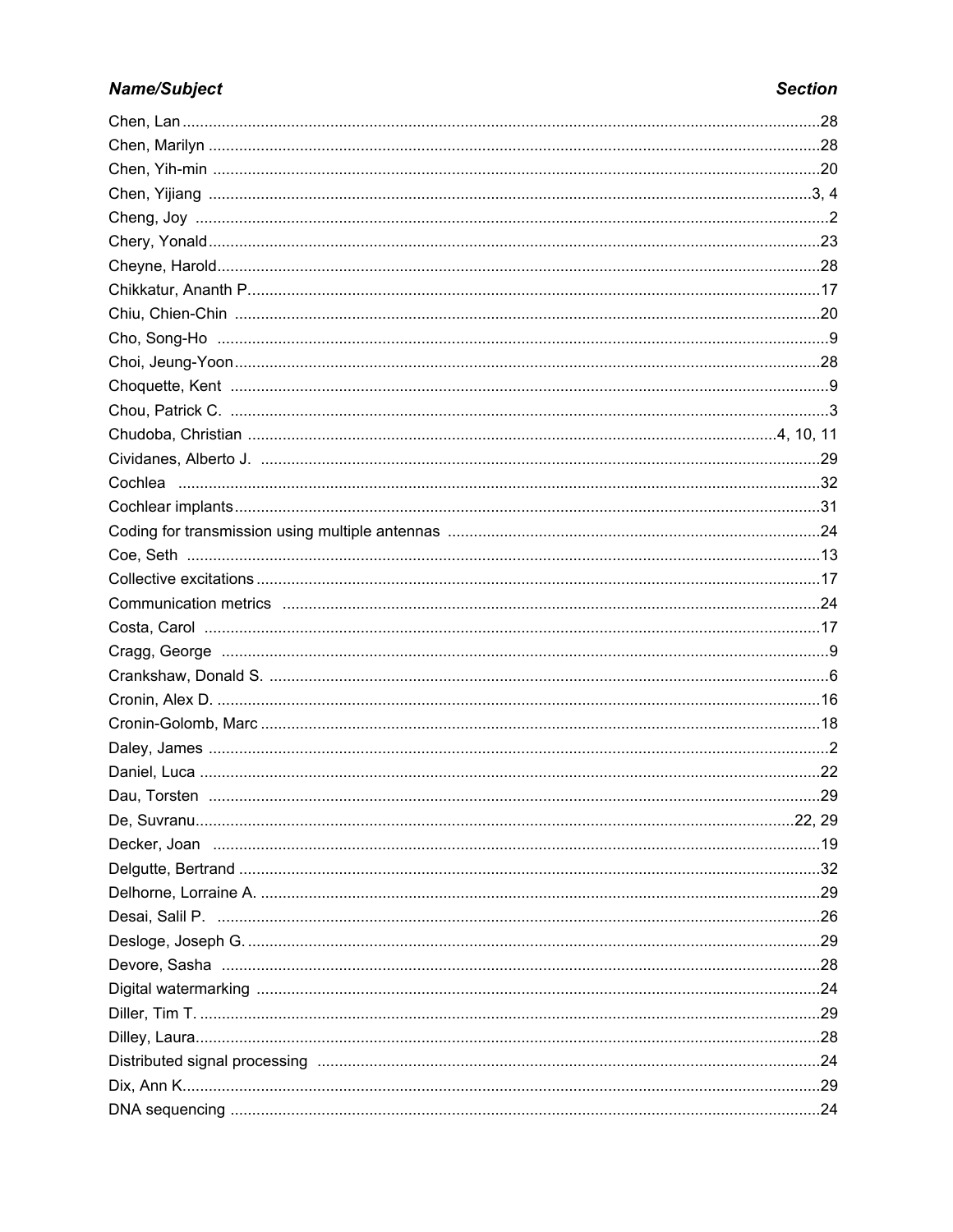| Electromagnetic induction members and content and content and content and content and content and content and content and content and content and content and content and content and content and content and content and cont |  |
|--------------------------------------------------------------------------------------------------------------------------------------------------------------------------------------------------------------------------------|--|
|                                                                                                                                                                                                                                |  |
|                                                                                                                                                                                                                                |  |
|                                                                                                                                                                                                                                |  |
|                                                                                                                                                                                                                                |  |
|                                                                                                                                                                                                                                |  |
|                                                                                                                                                                                                                                |  |
|                                                                                                                                                                                                                                |  |
|                                                                                                                                                                                                                                |  |
|                                                                                                                                                                                                                                |  |
|                                                                                                                                                                                                                                |  |
|                                                                                                                                                                                                                                |  |
|                                                                                                                                                                                                                                |  |
|                                                                                                                                                                                                                                |  |
|                                                                                                                                                                                                                                |  |
|                                                                                                                                                                                                                                |  |
|                                                                                                                                                                                                                                |  |
|                                                                                                                                                                                                                                |  |
|                                                                                                                                                                                                                                |  |
|                                                                                                                                                                                                                                |  |
| Flat fading channel members and continuum contracts and all the contracts of a set of a set of a set of a set o                                                                                                                |  |
|                                                                                                                                                                                                                                |  |
|                                                                                                                                                                                                                                |  |
|                                                                                                                                                                                                                                |  |
|                                                                                                                                                                                                                                |  |
|                                                                                                                                                                                                                                |  |
|                                                                                                                                                                                                                                |  |
|                                                                                                                                                                                                                                |  |
|                                                                                                                                                                                                                                |  |